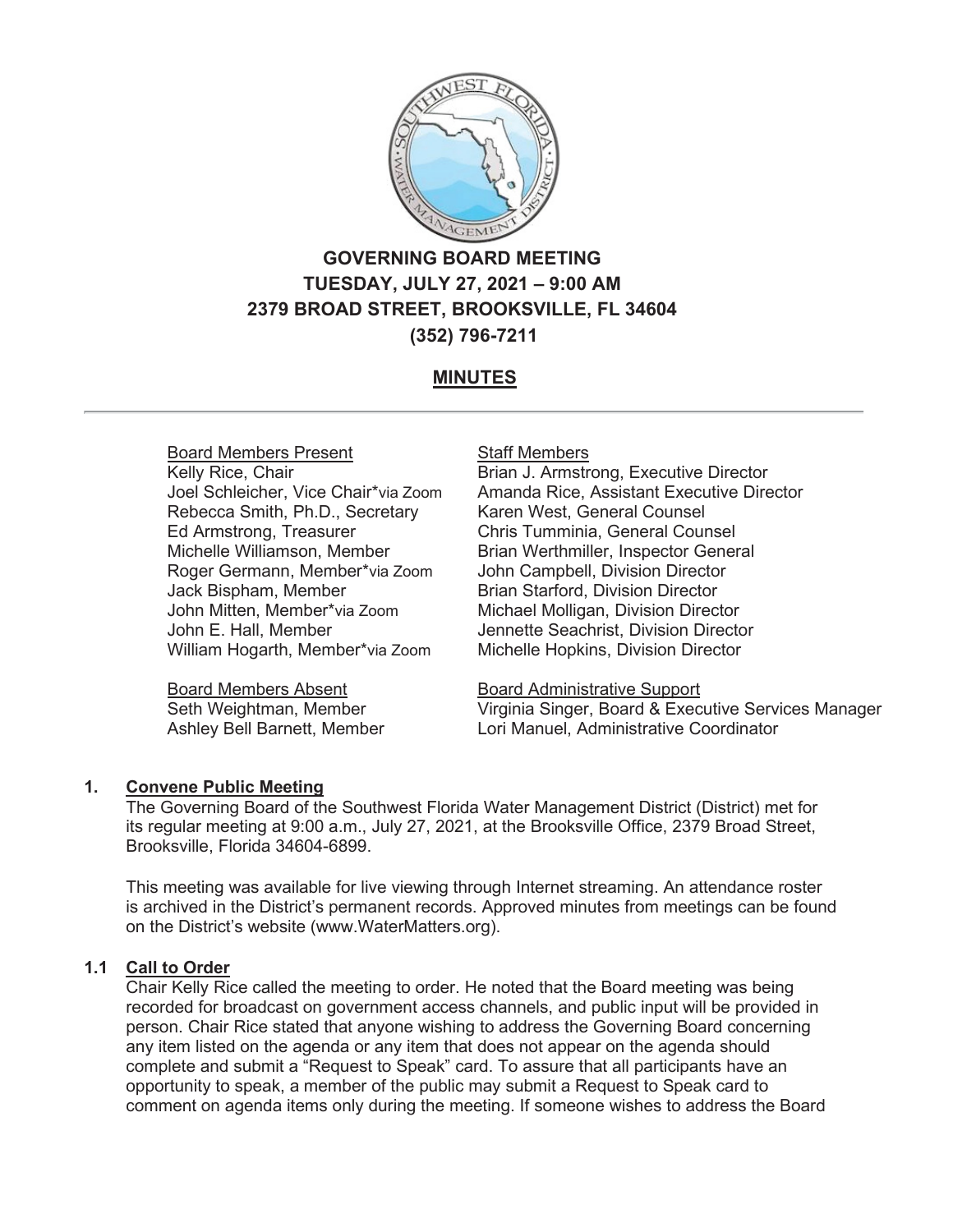on an issue not on the agenda, a Request to Speak card may be submitted for comment during "Public Input." Chair Rice stated that comments would be limited to three minutes per speaker, and, when appropriate, exceptions to the three-minute limit may be granted by the Chair. He also requested that several individuals wishing to speak on the same topic designate a spokesperson.

Chair Rice introduced each member of the Governing Board and staff (this served as roll call). Secretary Rebecca Smith confirmed that a quorum was present.

### **1.2 Invocation and Pledge of Allegiance**

Board Member Jack Bispham offered the invocation and led the Pledge of Allegiance.

### **1.3 Employee Recognition**

Chair Rice recognized employees who have reached at least 20 years of service and thanked them. The following staff was recognized: Karen West.

### **1.4 Additions/Deletions to Agenda**

Mr. Brian Armstrong, Executive Director, stated there were no additions or deletions to the agenda.

Vice Chair Schleicher requested the following Consent items be moved to Discussion:

### **Resource Management Committee**

**2.1 FARMS – Bermont Properties, LLC, Section 22, (H793), Charlotte County**

### **2.2 FARMS – M and R Groves, Inc. (H790), DeSoto County**

### **1.5 Public Input for Issues Not Listed on the Published Agenda**

Mr. David Ballard Geddis, Jr., spoke regarding red tide and coastal contamination and the use of grant money to assist with recovery efforts.

### **CONSENT AGENDA**

# **FINANCE/OUTREACH & PLANNING COMMITTEE** – No Items

### **RESOURCE MANAGEMENT COMMITTE**

### **2.1 FARMS – Bermont Properties, LLC, Section 22, (H793), Charlotte County**

- Staff recommended the Board:
	- **1.** Approve the Bermont Properties, LLC Section 22 project for a not-to-exceed x project reimbursement of \$180,000 with \$180,000 provided by the Governing Board.
	- 2. Authorize the transfer of \$180,000 from fund 010 H017 Governing Board FARMS Fund to the H793 Bermont Properties, LLC – Section 22 project fund.
	- 3. Authorize the Assistant Executive Director to sign the agreement.

### **2.2 FARMS – M and R Groves, Inc. (H790), DeSoto County**

- Staff recommended the Board:
- 1. Approve the M and R Groves, Inc., project for a not-to-exceed project reimbursement

of \$96,235 with \$96,235 provided by the Governing Board.

2. Authorize the transfer of \$96,235 from fund 010 H017 Governing Board FARMS Fund to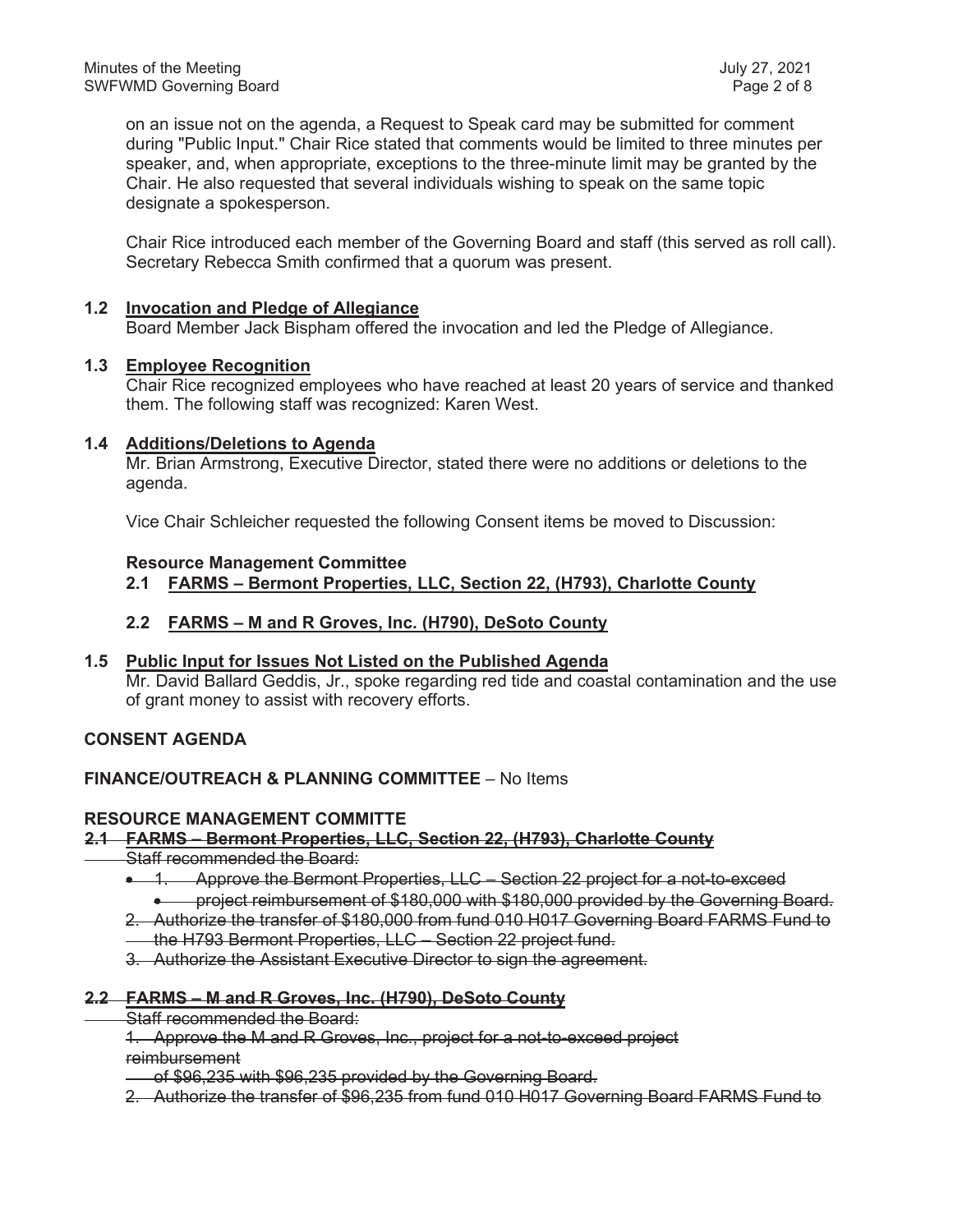the H790 M and R Groves, Inc. fund.

3. Authorize the Division Director to sign the agreement.

# **OPERATIONS, LANDS AND RESOURCE MONITORING COMMITTEE**

- **2.3 Hampton Tract Resident Security Lease SWF Parcel No. 10-200-1263X** Staff recommended the Board approve, accept, and authorize the Governing Board Chair to sign the Lease Agreement for Hampton Tract - SWF Parcel No. 10-200-1263X on behalf of the District.
- **2.4 Decline Right of First Refusal to Acquire Remainder Fee Interest, Green Swamp Wilderness Preserve, SWF Parcel No. 10-200-1230C, Lake County Ranch LLC**  Staff recommended the Board:
	- 1. Approve declining the right of first refusal to purchase the remainder fee simple interest for SWF Parcel No. 10-200-1230C that is subject to a District conservation easement.
	- 2. Authorize the Executive Director to execute the necessary documents to decline the right of first refusal on SWF Parcel 10-200-1230C.
- **2.5 Easement for CFWI Thornhill Ranch Replacement Site SWF Parcel No. 20-020-141** Staff recommended the Board approve the Easement Agreement and authorize the Executive Director to sign on behalf of the District.

### **REGULATION COMMITTEE** – No Items

### **GENERAL COUNSEL'S REPORT**

**2.6 Approval of Release of Conservation Easement and Quit Claim Deed - Environmental Resource Permit No. 43026119.001 - Heritage Landing f/k/a Tern Bay - Charlotte County** Staff recommended the Board approve and accept the attached Release of Conservation Easement and Quit Claim Deed for Heritage Landing.

### **2.7 Authorization to Issue Administrative Complaint and Order - Failure to Plug Abandoned Water Well - Nasib Properties, Inc. - CT Number 39945 - Hillsborough County**

Staff recommended the Board:

- 1. Authorize District staff to issue an Administrative Complaint and Order to Nasib Properties Inc., and any necessary parties, to obtain compliance, recover an administrative fine/civil penalty, and recover any District costs and fees, if appropriate.
- 2. Authorize District staff to initiate an action in Circuit Court to enforce the terms of the Administrative Complaint and Order, if necessary.

# **EXECUTIVE DIRECTOR'S REPORT**

### **2.8 Approve Governing Board Minutes - June 22, 2021** Staff recommended the Board approve the minutes as presented.

**A motion was made and seconded to approve the Consent Agenda. The motion passed unanimously.** (Audio - 00:10:18)

# **FINANCE/OUTREACH & PLANNING COMMITTEE**

Treasurer Ed Armstrong called the Committee to order.

### **3.1 Consent Item(s) Moved to Discussion** - None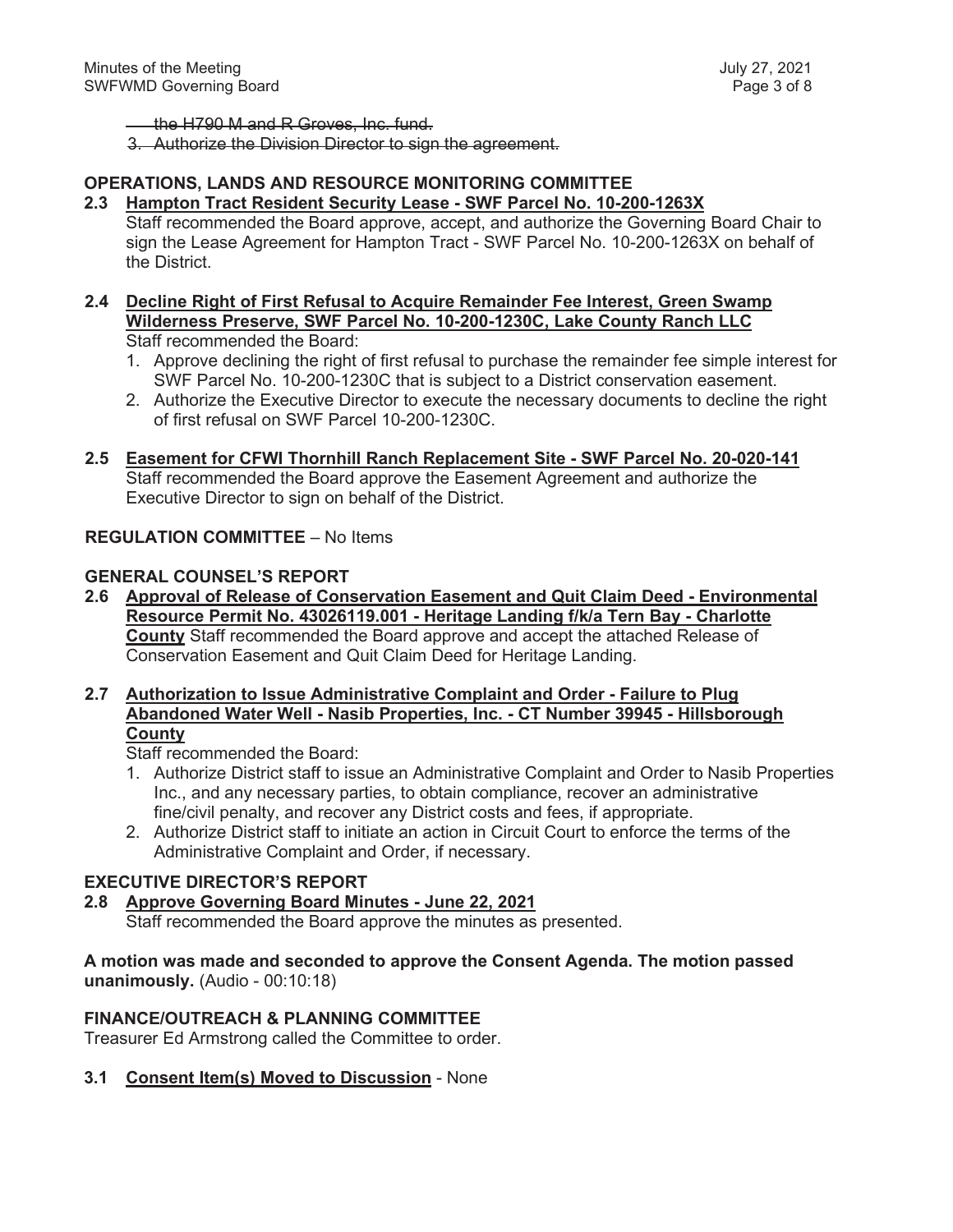### **3.2 Investment Strategy Quarterly Update**

Mr. John Grady, representing Public Trust Advisors, presented current information regarding the economy, Gross Domestic Product (GDP), labor market, housing market, inflation, monetary policy, Bloomberg economic forecast survey, manufacturing/service information, inflation impacts and economic expectations.

Staff recommended the Board accept and place on file the District's Quarterly Investment Reports for the quarter ended June 30, 2021.

**A motion was made and seconded to approve staff's recommendation. The motion passed unanimously.** (Audio - 00:27:00)

### **3.3 Investment Strategy Discussion**

Mr. John Grady provided information regarding the District's current investment strategy. He explained that Public Trust Advisors work with District Finance staff to prepare the monthly and quarterly Dashboard report. Mr. Grady explained the investment portfolios are managed with a Safety of Principal primary investment objective and diversification designed to minimize risk. The Board presentation included an economic update that is generally focused on commonly discussed economic indicators (labor markets, inflation, Federal Reserve meetings and commentary, fixed income yield curves). The economic commentary is provided as a reference to the general fixed income markets. He explained the information presented is often sourced from information aggregated by Bloomberg. Mr. Grady emphasized that Public Trust does not rely on economic indicators for portfolio management. Portfolio management is implemented within the parameters of the Investment Policy Statement (IPS) and the two primary strategies are duration and asset allocation. Mr. Grady provided an outline of investment recommendations.

Based on Board discussion, if necessary, staff will submit a revised Investment Policy reflecting any changes to the Policy as directed by the Board. Approval for the revised Policy will be submitted through consent at the August 2021 board meeting.

This item was for information only. No action was necessary.

# **3.4 Fiscal Year (FY) 2022 Budget Development**

Mr. John Campbell, Management Services Director, provided a presentation that included: a budget development calendar; metrics for expenditure goals and outcomes; expenditures by category; expenditures by program; comparison summary of FY21 and FY22 Ad Valorem and millage rates, summary of revenue budget changes since the Recommended Annual Service Budget (RASB) presented in June; and revenues by source.

Mr. Campbell stated the tentative FY2022 total budget is approximately \$191.2 million. He stated the proposed rollback-millage rate is 0.2535 mill. This is a five percent reduction from the FY21 milage rate. Mr. Campbell stated the proposed Ad Valorem budget is \$118 million which uses an actual new construction growth rate of 2.7 percent.

Vice Chair Schleicher stated he would like further reductions in the millage rate.

Staff recommended the Board:

1. Approve the budget changes presented at the Governing Board meeting.

2. Approve Resolution No. 21-08, Adoption of Proposed Millage Rate for Fiscal Year 2022.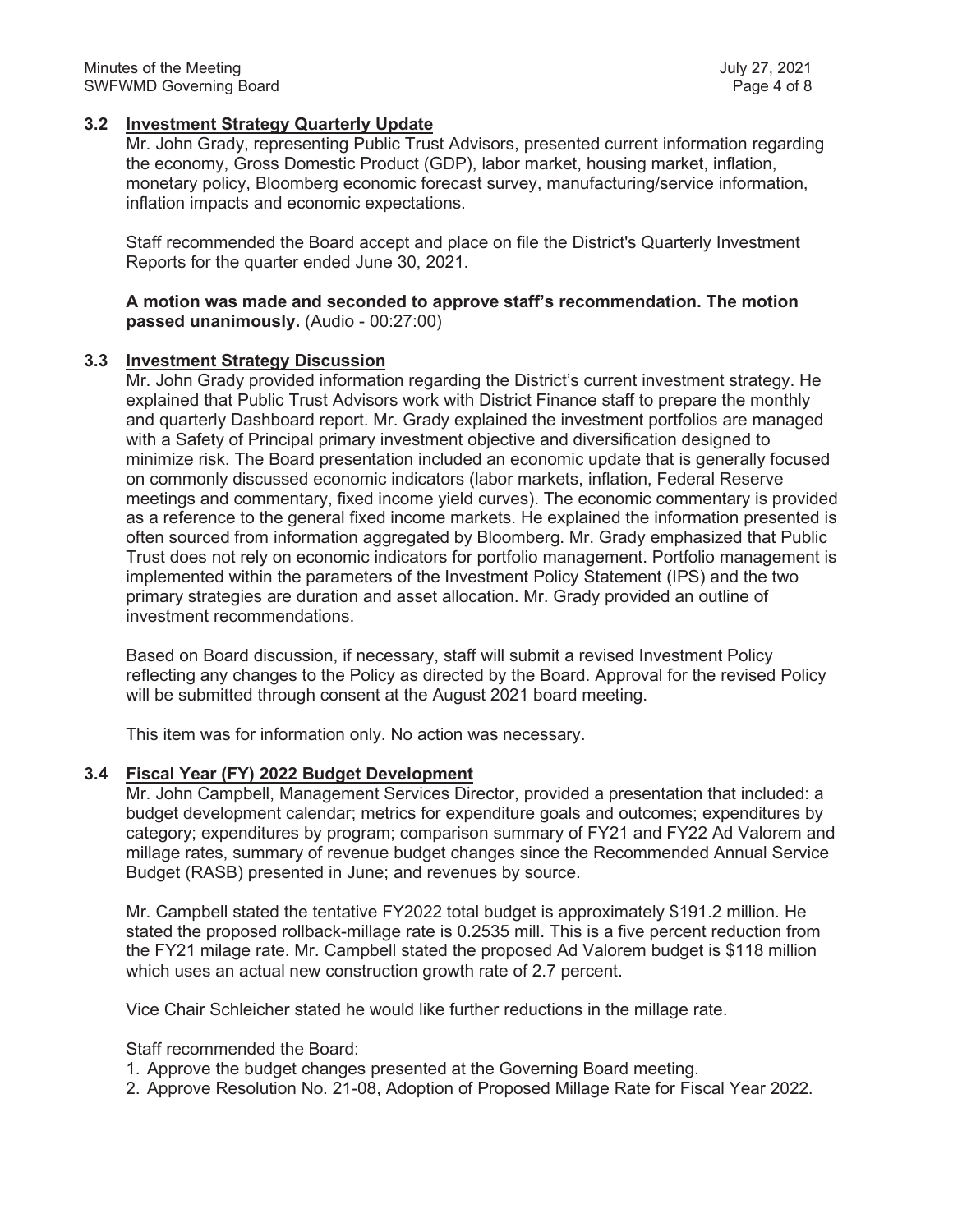3. Approve the August 1 submittal of the Standard Format Tentative Budget Submission for FY2022.

**A motion was made and seconded to approve staff's recommendation. The motion passed unanimously.** (Audio – 01:26:35)

# **3.5 Budget Transfer Report**

This item was for information only. No action was required.

**3.6 Office of Inspector General Quarterly Update April 1,2021 to June 30, 2021** This item was for information only. No action was necessary.

### **RESOURCE MANAGEMENT COMMITTEE**

Board Member Jack Bispham called the Committee to order.

### **4.1 Consent Item(s) Moved to Discussion**

**2.1 FARMS – Bermont Properties, LLC, Section 22, (H793), Charlotte County** Vice Chair Schleicher requested this item be moved to facilitate a separate vote.

Staff recommended the Board:

- Approve the Bermont Properties, LLC Section 22 project for a not-to-exceed project reimbursement of \$180,000 with \$180,000 provided by the Governing Board.
- Authorize the transfer of \$180,000 from fund 010 H017 Governing Board FARMS Fund to the H793 Bermont Properties, LLC – Section 22 project fund.
- Authorize the Assistant Executive Director to sign the agreement.

**A motion was made and seconded to approve staff's recommendation. The motion passed with nine in favor and one opposed. Vice Chair Schleicher expressed his support for the project but his opposition regarding the associated cost-share guidelines. (Audio – 01:28:27)**

### **2.2 FARMS – M and R Groves, Inc. (H790), DeSoto County**

Vice Chair Schleicher requested this item be moved to facilitate a separate vote.

Staff recommended the Board:

- Approve the M and R Groves, Inc., project for a not-to-exceed project reimbursement of \$96,235 with \$96,235 provided by the Governing Board.
- Authorize the transfer of \$96,235 from fund 010 H017 Governing Board FARMS Fund to the H790 M and R Groves, Inc. fund.
- Authorize the Division Director to sign the agreement.

**A motion was made and seconded to approve staff's recommendation. The motion passed with nine in favor and one opposed. Vice Chair Schleicher expressed his support for the project but his opposition regarding the associated cost-share guidelines. (Audio – 01:28:27)**

### **4.2 Fiscal Year 2023 Cooperative Funding Process**

Mr. Scott Letasi, Project Management Office Chief, presented information that included a timeline of the Fiscal Year (FY) 23 process, information regarding future large-scale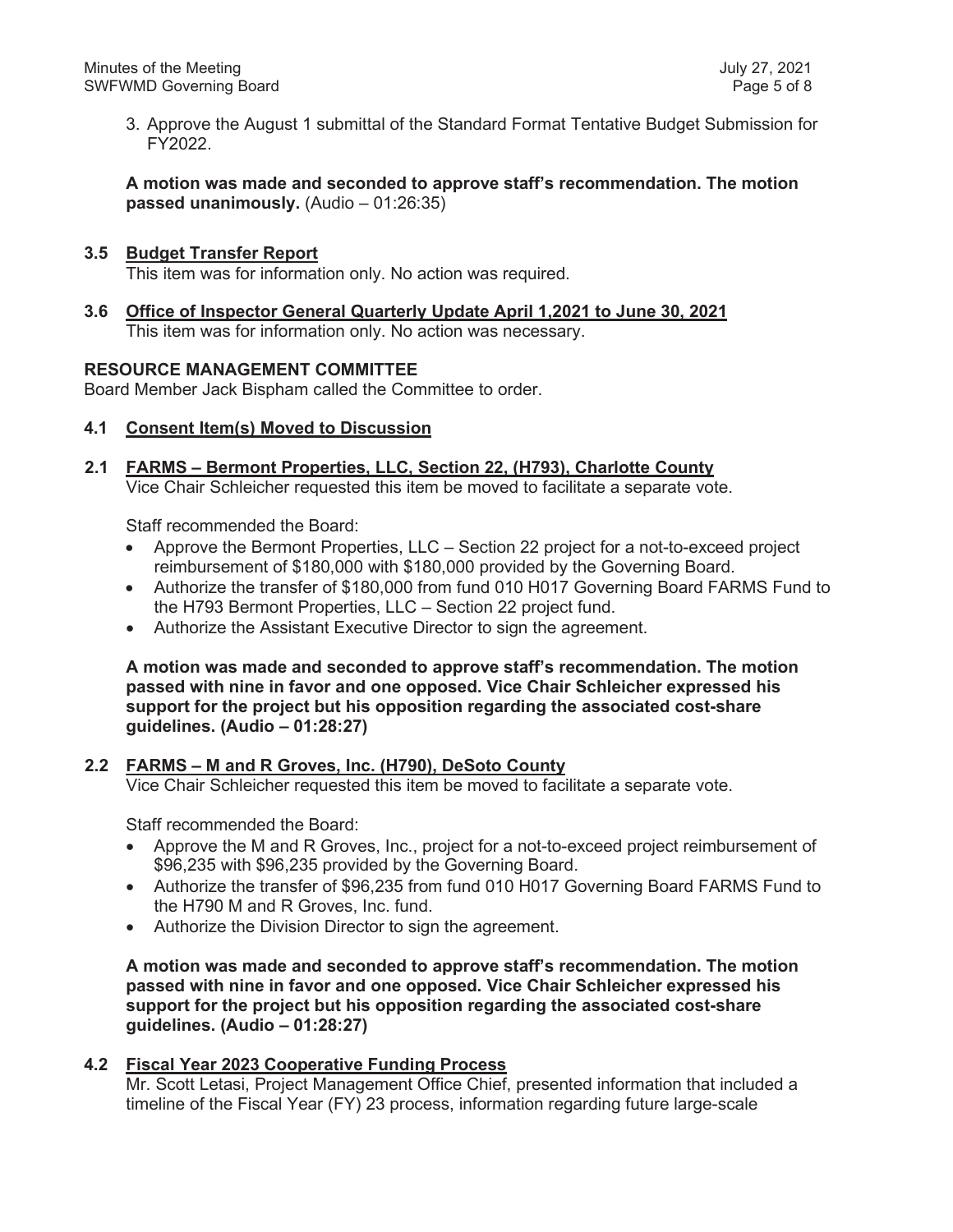alternative water supply projects prioritized for funding by the Board, and the need for a project scoring system. He provided an overview of the evaluation process and the new scoring system developed by staff for the FY23 CFI cycle. Mr. Letasi outlined the differences between the current and new project scoring systems. He explained the criteria that will be used to score the projects and the criteria for not recommending projects for funding. Mr. Letasi responded to questions.

This item was for information only. No action was required.

# **4.3 Pasco County Magnolia Valley Storage and Wetland Enhancement - Third-Party Review (N865)**

Mr. JP Marchand, Water Resources Bureau Chief, provided information that outlined increases in current construction cost trends and explained the third-party review process

Mr. Marchand presented an overview of project N865. This included a description, current project conditions, benefits associated with the project, current cost estimates, third-party review results, cost savings associated with the reduction in the scope of work and the staff evaluation ranking.

Board Member Williamson asked what assurances the cooperator has provided that any contaminated materials that are deposited in the stormwater ponds will not travel into the Gulf of Mexico. Mr. Marchand stated a permit must be obtained from the Florida Department of Environmental Protection (FDEP) prior to excavation and the County will have to follow FDEP's requirements.

Staff recommended the Board authorize continuation of the project and approve amending the Cooperative Funding Agreement to include a total project cost of \$8,976,900 with the District's share of \$4,488,450 for third-party review, design, permitting and construction of the Magnolia Valley Storage and Wetland Enhancement Project (N865).

**A motion was made and seconded to approve staff's recommendation. The motion passed unanimously.** (Audio – 02:15:47/2:18:37)

# **4.4 Tampa Bay Water Southern Hillsborough County Booster Pump Station – Third-Party Review (Q146)**

Mr. Marchand provided an overview of project Q146. This included a project description, benefits associated with the project, current cost estimates, third-party results, information regarding cost changes, conceptual cost estimates and staff evaluation rankings.

Staff recommended the Board authorize continuation of the project and approve amending the Cooperative Funding Agreement to include a total project cost of \$12,686,049 with a District share of \$3,300,000 for TPR, design, permitting and construction of the in-line booster pump station.

**A motion was made and seconded to approve staff's recommendation. The motion passed unanimously.** (Audio – 02:26:14)

# **4.5 City of Tampa Southeast Seminole Heights Flood Relief – Third-Party Review (N949)**

Mr. Marchand provided an overview of project N949. This included a project description, benefits associated with the project, current cost estimates, third-party results, information regarding cost changes and staff evaluation rankings.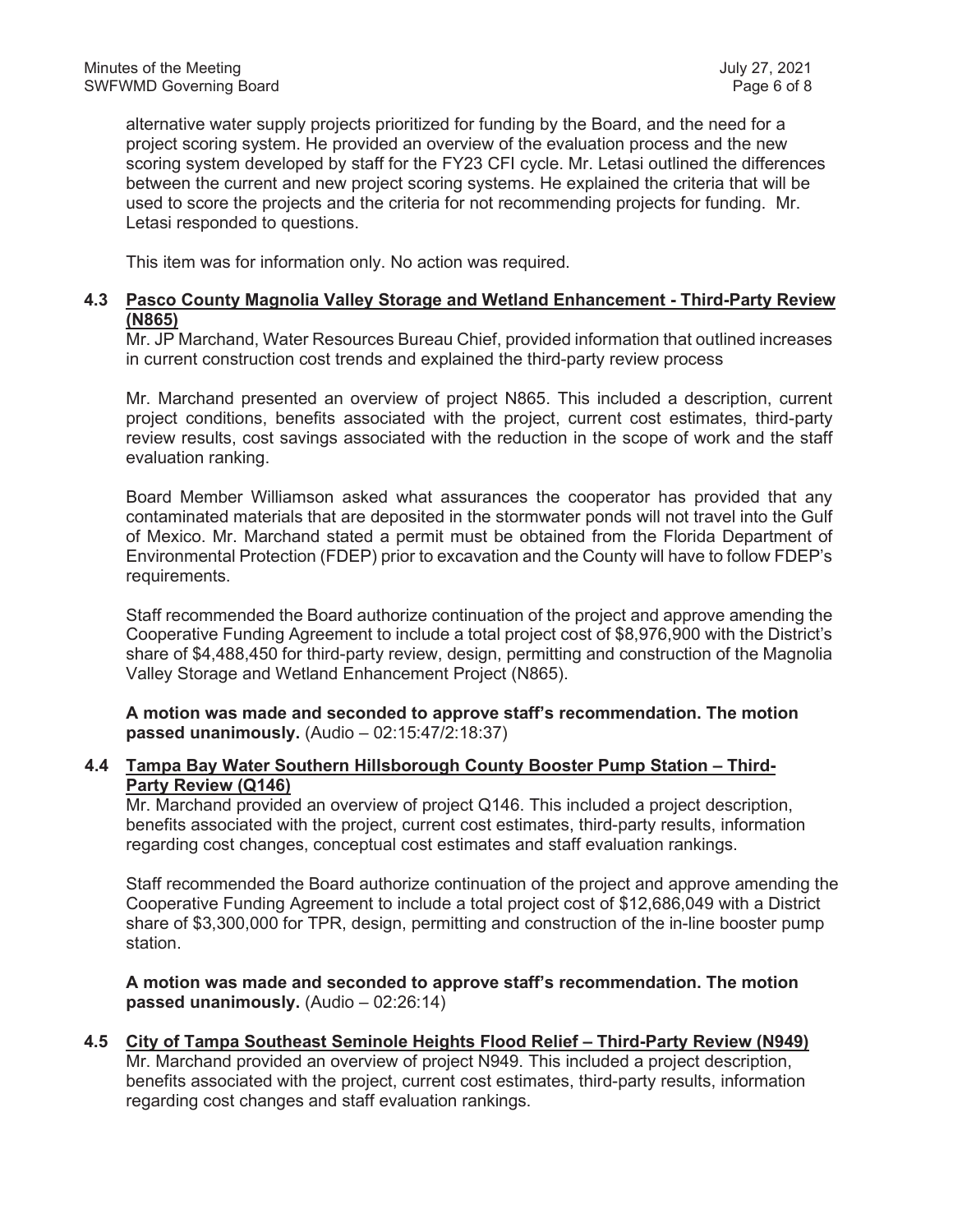Secretary Smith expressed concern regarding the large difference between the conceptual cost estimate, which included a 30 percent contingency to cover unexpected additional costs and the current cost estimate. Mr. Marchand explained the current estimate includes a contingency of seven percent. He provided a history of the implementation of the third-party review requirement. Chair Rice asked that consideration be made to evaluate alternatives to managing the potential for increased costs related to third-party reviews. Mr. Marchand stated that staff will evaluate and present alternatives to the board later this year.

Staff recommended the Board authorize continuation of the project and approve amending the Cooperative Funding Agreement to include a total project cost of \$31,540,049 with the District's share of \$15,770,024 for third-party review and to design, permit and construct the Southeast Seminole Heights Project (N949).

**A motion was made and seconded to approve staff's recommendation. The motion passed with eight in favor and one opposed.** (Audio – 02:50:28)

### **OPERATIONS, LANDS AND RESOURCE MONITORING COMMITTEE**

Board Member Jack Bispham called the Committee to order.

### **5.1 Consent Item(s) Moved to Discussion** - None

### **REGULATION COMMITTEE**

Secretary Rebecca Smith called the Committee to order.

### **6.1 Consent Item(s) Moved to Discussion** - None

### **6.2 Denials Referred to the Governing Board**

### **GENERAL COUNSEL'S REPORT**

### **7.1 Consent Item(s) Moved to Discussion**

### **7.2 Polk Regional Water Cooperative (PRWC) Funding Update**

Mr. Chris Tumminia, General Counsel, provided background information regarding the creation and funding of the PRWC. He stated the request for funding associated with 30 percent design status for two Alternative Water Supply (AWS) projects, Southeast Wellfield and West Polk Lower Floridan Aquifer projects, will be presented to the Board for approval later this year. Mr. Tumminia stated in the interim, implementation agreements have been developed for these projects. He explained that not all PRWC members have approved the implementation agreements. Mr. Tumminia outlined the voting process of members as part of the implementation agreement.

Mr. Tumminia explained the District has some concerns regarding these proposed AWS projects. These concerns include whether the proposed projects meet the qualifications associated with the District Cooperative Funding policy, whether the District's investments will be protected and whether funding will be utilized as appropriated. The District is also concerned about the commitment from the PRWC members. Board Member Williamson stated that she would like to see the projects producing water before funds are committed.

Board Member Hall asked if it would be beneficial to request the PRWC to attend a future Board meeting to respond to questions. Mr. Brian Armstrong, Executive Director, stated that